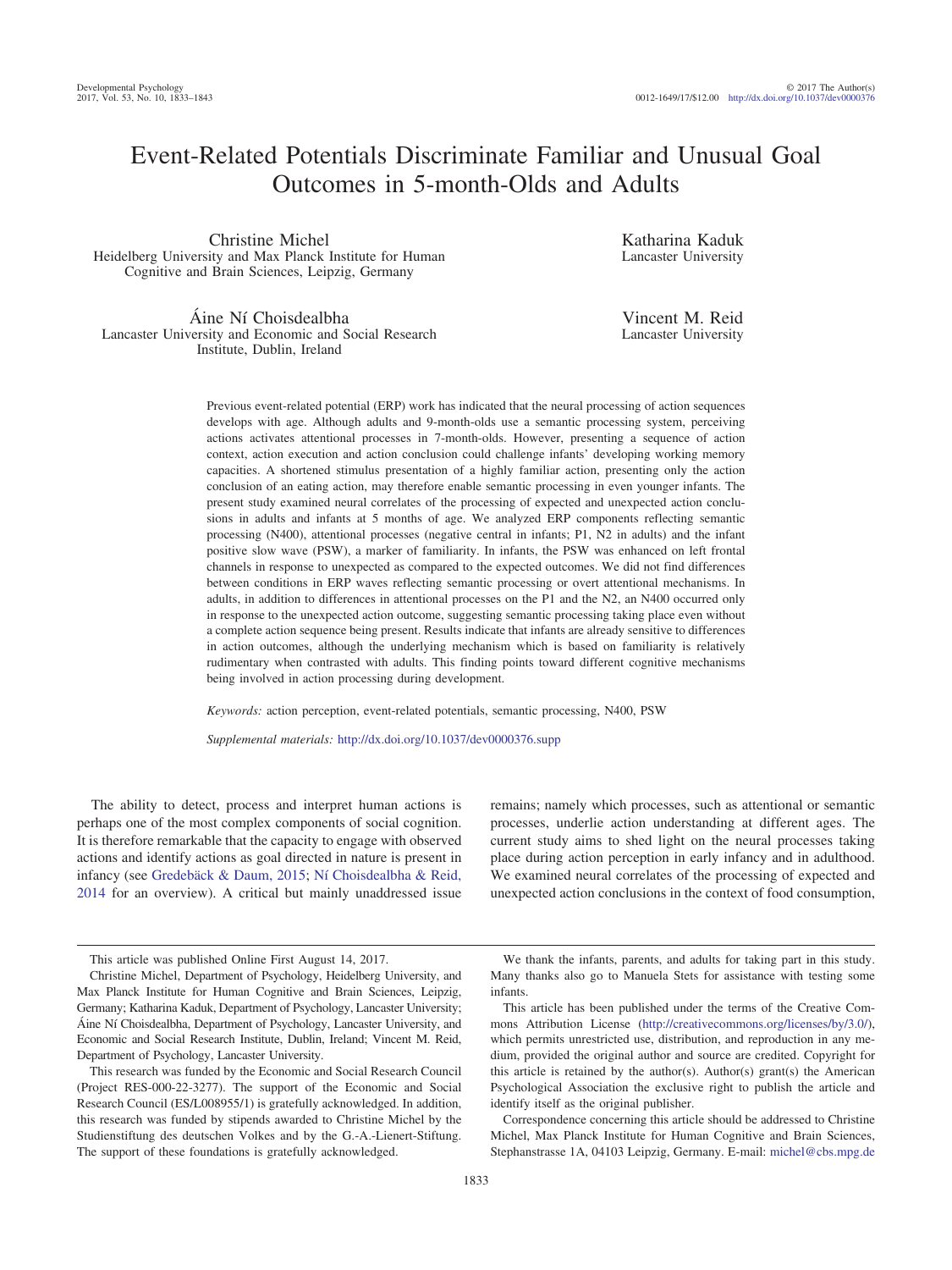one of the first observed and experienced crucial actions in infancy.

Infants are remarkably good at understanding other people's movements as goal directed actions [\(Gredebäck & Daum, 2015\)](#page-9-0). Infants' action understanding has mainly been studied using behavioral measures such as looking times, pupil dilation or anticipatory looking. Infants start to anticipate the goal of a grasping action between 6 and 12 months [\(Falck-Ytter, Gredeback, & von](#page-9-1) [Hofsten, 2006;](#page-9-1) [Kanakogi & Itakura, 2011\)](#page-9-2) and this ability is related to their own grasping skills [\(Kanakogi & Itakura, 2011\)](#page-9-2). Similar results were found for food consumption. At 6 months at the latest, infants anticipate that a cup or a spoon will be brought to the mouth [\(Hunnius & Bekkering, 2010;](#page-9-3) [Kochukhova & Gre](#page-9-4)[debäck, 2010\)](#page-9-4). Not only do infants at 6 months of age have expectations about the end state of an action they observe, they are also able to evaluate whether an expected consequence occurred or not. This process has mostly been assessed with measures that reflect violation of expectation. In the context of grasping, infants as young as 6 months of age show longer looking times if an action consequence does not match with their expectations raised by the physical appearance of a grasp [\(Daum, Vuori, Prinz, & Aschersle](#page-9-5)[ben, 2009\)](#page-9-5) or with their expectation about other people's goals [\(Woodward, 1998\)](#page-10-1). With regard to feeding actions, starting at 4 months of age, infants seem to be more surprised when the bowl of a spoon is placed on the back of another person's hand (unexpected action outcome) than in the person's mouth (expected action outcome), as indicated by differences in pupil dilation [\(Gredebäck & Melinder, 2010,](#page-9-6) [2011\)](#page-9-7). Thus, infants very early in life possess the ability to anticipate and evaluate other people's goal directed actions. The above-mentioned studies used behavioral measures to investigate infants' action understanding. These studies leave the question open on *how* infants detect and interpret goal directed actions. This limitation can be overcome using neurophysiological measures like Event-Related Potentials (ERPs). ERPs have a high temporal resolution and consist of well-defined components reflecting different steps during stimulus processing including semantic processing, allocation of attention, or memory updating. Critically, these processes may be active to a different degree at differing points in development [\(Reid et al., 2009\)](#page-10-2).

With regard to action evaluation, the N400 event-related potential component has been related to semantic mismatch within adult populations when a perceived action violated expectations in a current context (see [Amoruso et al., 2013](#page-9-8) for an overview of the N400 in action contexts). An enhanced N400 was found in response to movie sequences of actions that included unexpected action outcomes in the context of eating (e.g., empty spoon put to mouth) as compared to expected outcomes (e.g., spoon conveying food put to mouth; [Reid & Striano, 2008\)](#page-10-3). Another study presented images depicting the crucial stages of an action in sequence [\(Reid](#page-10-2) [et al., 2009\)](#page-10-2). Expectations about the action outcome were raised by 2 images of an ongoing action (Image 1 context: e.g., a person holding a pretzel; Image 2 action execution: a person bringing the pretzel to the mouth) while a third image presented either an expected action conclusion (the pretzel in the mouth of the person) or an unexpected action conclusion (the pretzel at the ear of the person). In adults, an N400 component was elicited only in response to the unexpected outcome, reflecting a mismatch in the semantic processing of this action. The same effect was found in 9-month-olds indicating that infants at this age anticipate the outcome of an expected or unexpected action via the use of semantic processing systems. However, no N400 effect was found with infants at 7 months of age, although the negative central (Nc) component, related to attention mechanisms [\(Reynolds, 2015;](#page-10-4) [Reynolds & Richards, 2005\)](#page-10-5), differentiated conditions [\(Reid et al.,](#page-10-2) [2009\)](#page-10-2).

One explanation for this finding is that younger infants do not utilize semantic systems during action processing. Rather, discrimination between conditions is due to mechanisms related to attention, which according to [Reid et al. \(2009\)](#page-10-2) was reflected in differences in the Nc component. As the Nc component is associated with allocation of attention [\(Reynolds, 2015;](#page-10-4) [Reynolds &](#page-10-5) [Richards, 2005\)](#page-10-5) and is enhanced for familiar when compared to unfamiliar stimuli in infants [\(de Haan & Nelson, 1999\)](#page-9-9), the highly familiar and evolutionarily significant event of eating elicited more activation on this component [\(Reid et al., 2009\)](#page-10-2). An alternative explanation is that younger infants found the paradigm, comprising a sequence of three images, to be too complex for optimal processing. The presented three-step sequence of context, action execution and action conclusion may challenge infants' working memory capacity specifically at the younger age group [\(Ross-](#page-10-6)[Sheehy, Oakes, & Luck, 2003\)](#page-10-6). This overload in information may inhibit semantic processing. It may therefore be possible that even infants younger than 9 months of age possess the ability to process action information in a semantic manner, but the rather complex paradigm may have been unsuitable to elicit evidence for this ability. To address this alternative explanation, the present study reduced the complexity of the stimulus presentation: instead of presenting the complete three-step sequence of context, execution and conclusion (as in [Kaduk et al., 2016;](#page-9-10) [Reid et al., 2009\)](#page-10-2), we presented only the picture of the action conclusion to the infants. We assume that this simplified presentation facilitates the processing of the stimuli, as no other information (i.e., action context, action execution) need to be kept in mind to evaluate the end state of the action. This assumption is in line with studies showing that reducing the complexity of stimuli influences the neurophysiological processes taking place in ERP studies [\(Peykarjou, Pauen, &](#page-10-7) [Hoehl, 2014,](#page-10-7) [2016;](#page-10-8) [Ross-Sheehy et al., 2003\)](#page-10-6). From a practical standpoint, it was anticipated that these single-image stimuli would be more likely to be tolerated by young infants than multipleimage sequences, resulting in better data quality and more trials for inclusion in ERP averages. To investigate neural correlates of early action understanding, we tested 5-month-olds. As behavioral results show, infants around this age are able to anticipate and evaluate eating actions [\(Gredebäck & Melinder, 2010,](#page-9-6) [2011;](#page-9-7) [Hun](#page-9-3)[nius & Bekkering, 2010;](#page-9-3) [Kochukhova & Gredebäck, 2010\)](#page-9-4), we therefore chose to examine 5-month-olds as we were particularly interested in the early neural correlates of action understanding, asking the question - is semantic processing already functioning when infants have just started to understand other people's actions, or do other processes, like attention, develop before semantic processing? Given that neural correlates of action perception have not been widely studied in a 5-month-old cohort, hypotheses for the infant sample included multiple possible neural correlates of action perception. If a less complex presentation of the action conclusion enables even younger infants to process the stimuli semantically, we hypothesized that an N400 would be found in response to the unexpected action conclusion. On the other hand, a lack of action understanding or the missing context may lead to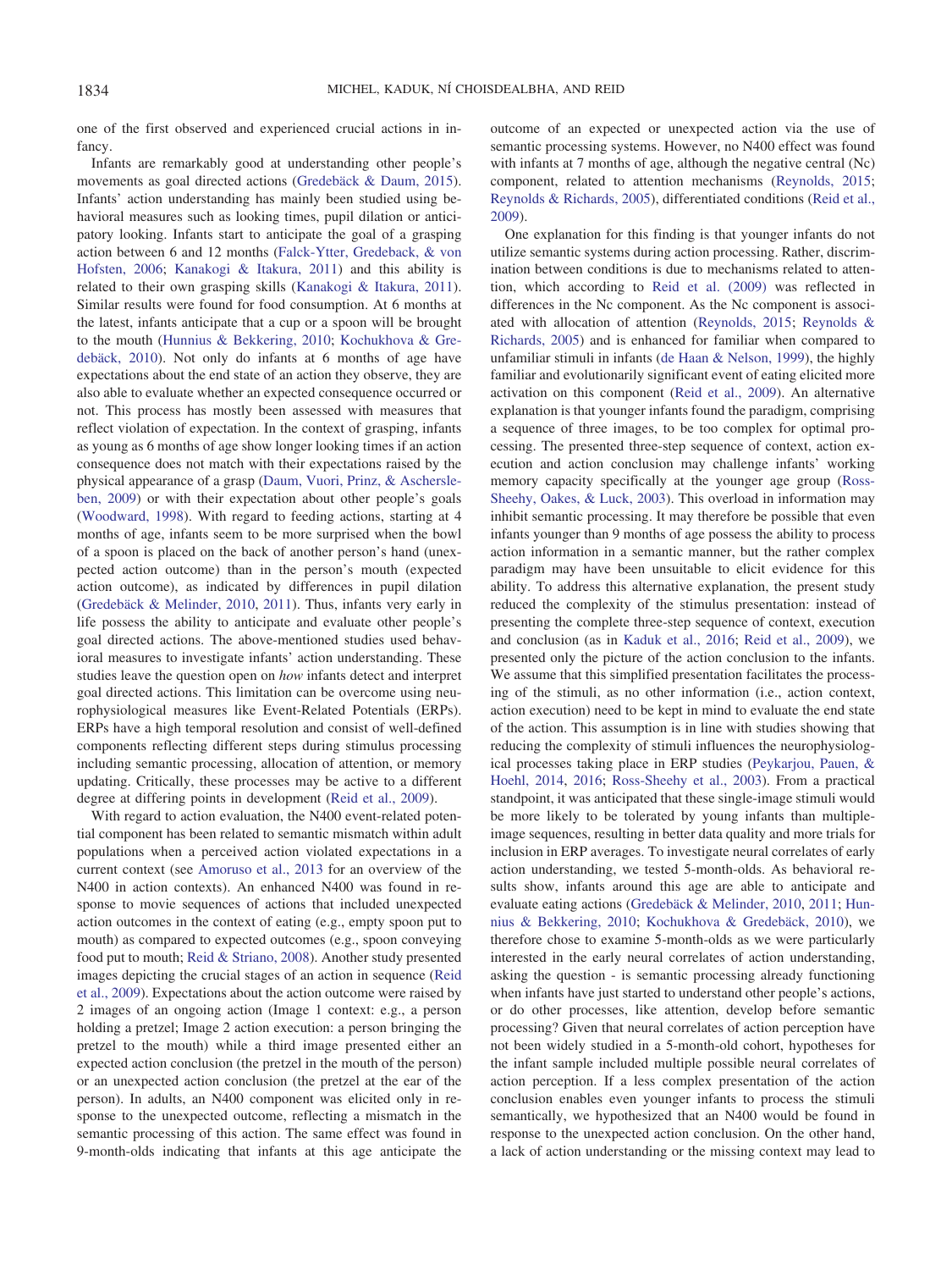no differences or to differences on a more basic processing level. This could be reflected in an enhanced Nc component for the expected condition indicating allocation of attention to the salient eating action [\(Reynolds, 2015;](#page-10-4) [Reynolds & Richards, 2005\)](#page-10-5) as it was the case in 7-, and 9-month-olds [\(Reid et al., 2009\)](#page-10-2). Another plausible component to differentiate between conditions is the PSW. Even though it has not previously been investigated in the context of action understanding in infants, it is related to memory updating processes of only partially encoded stimuli [\(Nelson,](#page-9-11) [1997;](#page-9-11) [Riby & Doherty, 2009;](#page-10-9) [Snyder, 2010;](#page-10-10) [Snyder, Garza, Zolot,](#page-10-11) [& Kresse, 2010;](#page-10-11) [Webb, Long, & Nelson, 2005\)](#page-10-12). An enhanced PSW for the unexpected condition would reflect the increased neural resources which are needed to encode this action outcome. This would conversely show that the expected action outcome is already more familiar to the infants. Differences on the PSW would inform us about infants' familiarity with the action outcomes. Any differences in these ERP components in response to the expected and unexpected action outcome stimuli could indicate whether the associated processes (N400: semantic processing, Nc: allocation of attention, PSW: familiarity) are functional during action processing at 5 months of age. Considering the results of the current study in addition to the prior literature related to the Nc and the N400 in 7- and 9-month-old infants [\(Reid et al., 2009\)](#page-10-2) will provide us with informative insights into cognitive mechanisms taking place during action perception in the first postnatal year of life.

To further investigate the role of the context of an action, we also tested an adult sample with the same paradigm. As we kept the stimuli and the timing of the action conclusion pictures identical to [Reid et al. \(2009\),](#page-10-2) comparing our results to the adult results in [Reid](#page-10-2) [et al. \(2009\)](#page-10-2) allowed us to directly examine the influence of the presented action context and action execution on the neural processing of expected and unexpected action conclusions. For the adult sample, we hypothesized the following - in line with [Reid et](#page-10-2) [al. \(2009\),](#page-10-2) we expected to find an N400 component in response to only the unexpected action conclusion in the adult sample (see also [Mudrik, Lamy, & Deouell, 2010\)](#page-9-12). As we presented photographic images of actions as stimuli, a frontocentral distribution of the N400 was expected [\(Amoruso et al., 2013;](#page-9-8) [Ganis, Kutas, &](#page-9-13) [Sereno, 1996\)](#page-9-13). In the study by [Reid et al. \(2009\),](#page-10-2) attentional mechanisms were involved in the processing of the stimuli in 7-, and 9-month-old infants as reflected in an Nc component of greater magnitude for the expected condition. This enhanced allocation of attention possibly indicated the high salience and evolutionary significance of the depicted eating action. In the adult sample, we therefore analyzed differences between conditions on the P1 component [\(Vogel & Luck, 2000\)](#page-10-13) which is associated with arousal and the N2 component, which is associated with processes of orientation of attention and is suggested to be a successor to the infant Nc component [\(Folstein & Van Petten, 2008;](#page-9-14) [Rothenberger, Ban](#page-10-14)[aschewski, Siniatchkin, & Heinrich, 2007\)](#page-10-14).

#### **Method**

#### **Participants**

All participants were recruited following a local media campaign for volunteers, from the area in and around Stockton-on-Tees, North East England. This study was conducted with the understanding and the written consent of each participant's caregiver or the participant in accordance with institutional protocols.

**Infants.** The final analysis was comprised of the data of 15 5-month-old infants (average age:  $152$  days, range =  $147-167$ days; 11 male, 4 female). The sample size is within the normal range for infant ERP studies [\(Stets, Stahl, & Reid, 2012\)](#page-10-15) and is comparable to the sample size of the 7-month-olds  $(n = 13)$  and the 9-month-olds  $(n = 14)$  in the study by [Reid et al. \(2009\)](#page-10-2) that we have based our study on. The sex of the infant participants was not equally distributed, but as we did not have any expectations about how the sex of the participants would influence the results, we have no reason to believe that this unequal distribution impacts the validity of our study. Another 7 infants (2 female, 4 male, 1 unknown) were tested but had to be excluded from the final sample because they failed to reach the minimum 10 artifact-free trials per condition ( $n = 5$ ), or because of technical failure ( $n = 2$ ). All infants had to be born full term (37– 42 weeks gestation). No other exclusionary criteria were applied. Infants were given a t-shirt and £10 (approximately 13\$) was given to the parents to cover travel costs.

**Adults.** The adult sample consisted of 27 adults who were undergraduate students with normal or corrected to normal vision. All tested adults were included in the final analyses. Adult participants received £7 (approximately 9\$) to participate.

#### **Stimuli**

The stimuli were photographs depicting a male or a female actor, showing eating actions in two different ways: either with a spoon or holding the food. Those actions were presented either in an *expected* manner (food in mouth) or in an *unexpected* way (food touching other parts of the head). [Figure 1](#page-3-0) shows all stimulus pictures that were used in the study. Each participant saw each of the eight different stimuli. Stimuli were presented at full screen size (26 cm  $\times$  34 cm) on a 60-Hz 17-inch height adjustable stimulus monitor at a viewing distance of 90 cm. This produced a visual angle of  $16.44^{\circ} \times 21.39^{\circ}$ .

#### **Procedure**

During recording, infants sat on their caregiver's lap in a dimly lit  $2 \times 2$  m testing area which was separated from the rest of the laboratory by black colored room dividers. A camera located above the center of the presenting screen recorded infants' looking behavior. If an infant became fussy or uninterested in the stimuli, the experimenter gave the infant a short break and attempted to resume the study when the infant was once again alert and calm. The testing session ended when the infant's attention could no longer be attracted to the screen. EEG was recorded continuously during the presentation.

The experiment consisted of a block of 32 action conclusion photographs with a division of male–female stimuli and expectedunexpected trials of exactly half each. The block could be repeated 9 times resulting in a maximum of 288 stimulus presentations. The two conditions were presented to the participant in a pseudorandomized order with the constraint that the same condition was not presented more than three times consecutively. Stimuli were presented utilizing the *Stim2 -Gentask* computer software package by Neuroscan Compumedics (Charlotte, U.S.A.).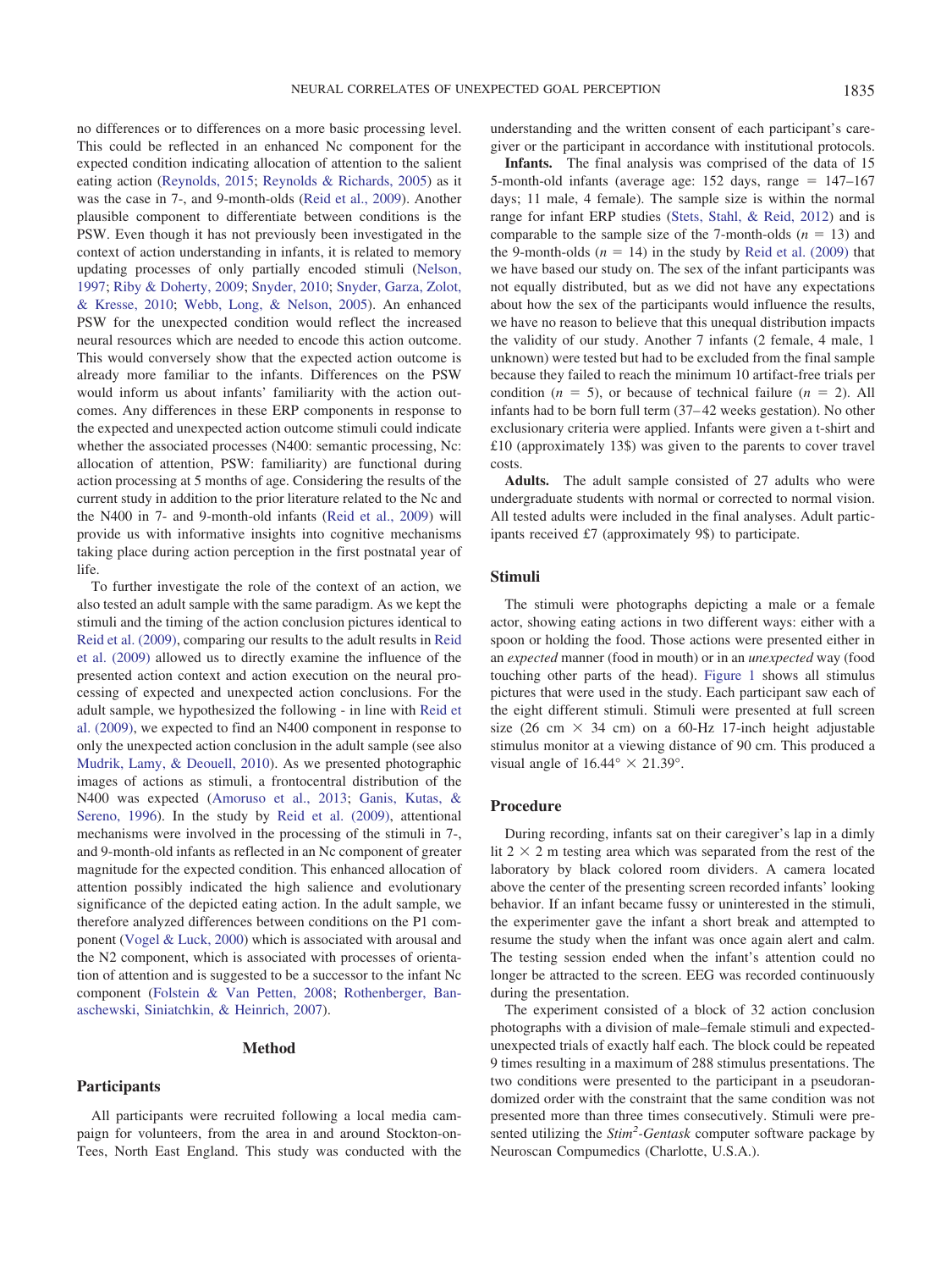

*Figure 1.* Stimulus material depicting eating. Top line displays the expected action; bottom line displays the unexpected action both for the male and female actor. Images were displayed in color to participants. All photographed individuals in this article provided written consent permitting their images to be published.

<span id="page-3-0"></span>Each ERP time-locked image was presented on the screen for 1,000 ms. Between the presentation of each image, the screen was white for a period of 700 ms, only displaying a fixation cross in the center of the screen (see [Figure 2](#page-3-1) for an example of the stimulus presentation sequence). A 1,700-ms period in between the onset of one critical stimulus and the next was used based on previous work with infants by [Friedrich and Friederici \(2011\).](#page-9-15)

## **EEG Recording and Analysis**

EEG was recorded continuously from 32 scalp locations according to the 10 –20 system, referenced online to AFz using Ag-AgCl ring electrodes with a sampling rate of 1 Khz. For infants, the quality of the ongoing EEG data was inspected visually, and individual electrodes were examined if required, with the application of more paste should an electrode be too noisy or displaying channel offsets. For the adult sample, impedances were kept lower than 10k $\Omega$ . Horizontal and vertical electro-oculograms (HEOG + and  $VEOG+$ ) were recorded bipolarly and the EEG data was amplified via a Neuroscan 32-channel amplifier. For additional data editing, the software EEGLAB version 13.4.4b was used



<span id="page-3-1"></span>*Figure 2.* An example of the stimuli sequence presented to the participants: From top left to bottom right: expected-spoon (1,000 ms), interstimulus interval (700 ms), unexpected-spoon (1,000 ms), interstimulus interval (700 ms), expected-holding food. All photographed individuals in this article provided written consent permitting their images to be published.

[\(Delorme & Makeig, 2004\)](#page-9-16). Raw data were filtered offline with a 0.3 to 30-Hz bandpass filter using the pop\_eegfiltnew function in EEGLAB and rereferenced offline to the averaged mastoids (TP9, TP10). Data were segmented into epochs of waveform that comprised 200 ms prior to stimulus onset and 1,000 ms following stimulus onset. Baseline was corrected using the 200 ms before stimulus onset. Following review of the video recordings of infant behavior, all trials in which the infant did not pay attention to the stimuli for the full 1,000 ms of stimulus presentation were rejected from further analysis. On average, this included 53 trials in the expected (range  $= 24 - 99$  trials) and 50 (range  $= 20 - 101$  trials) in the unexpected condition in the infant sample. No significant difference between the amount of trials rejected based on the video analysis in the expected and in the unexpected condition were found,  $t(14) = 1.49$ ,  $p = .159$ . The majority of trials were rejected because infants did not attend to the trials at all (mean of 37 trials in the expected and mean of 35 trials in the unexpected condition). In contrast, it was only in the minority of the excluded trials that infants attended to the trials at some point but not during the whole 1000s (mean of 16 trials in the expected and mean of 15 trials in the unexpected condition). For both measures (amount of trials infants did not attend to the screen at all and amount of trials infants only paid attention to the stimulus during onset), we did not find differences between both conditions,  $t(14) = 1.49$ ,  $p = .159$ and  $t(14) = 0.54$ ,  $p = .596$ , respectively. All remaining trials were scanned for artifacts using the automatic artifact detection implemented in ERPLAB version 5.0.0.0 [\(Lopez-Calderon & Luck,](#page-9-17) [2014\)](#page-9-17). A trial was excluded from further analysis whenever the peak-to-peak amplitude in any channel exceeded a threshold of 200  $\mu$ V in a 200-ms window. Window steps were set to 100 ms [\(Wahl, Michel, Pauen, & Hoehl, 2013\)](#page-10-16). The remaining segments were visually and manually edited for artifacts and blinks. Finally, data were averaged for the expected and the unexpected condition.

On average each infant contributed a mean of 31 trials  $(SD =$  $12.95$ , range = 15–54) to their average for the expected conclusion of the action condition and a mean of 32 trials  $(SD = 14.48, \text{ range} =$ 3– 66) for the unexpected conclusion of the action condition.

For the adult sample, analyses relied on a mean of 99 trials in the unexpected  $(SD = 25.99, 25-135)$  and 99 in the unexpected condition ( $SD = 25.09$ , range =  $28-136$ ) with a minimum of 25 and 28 included trials, respectively.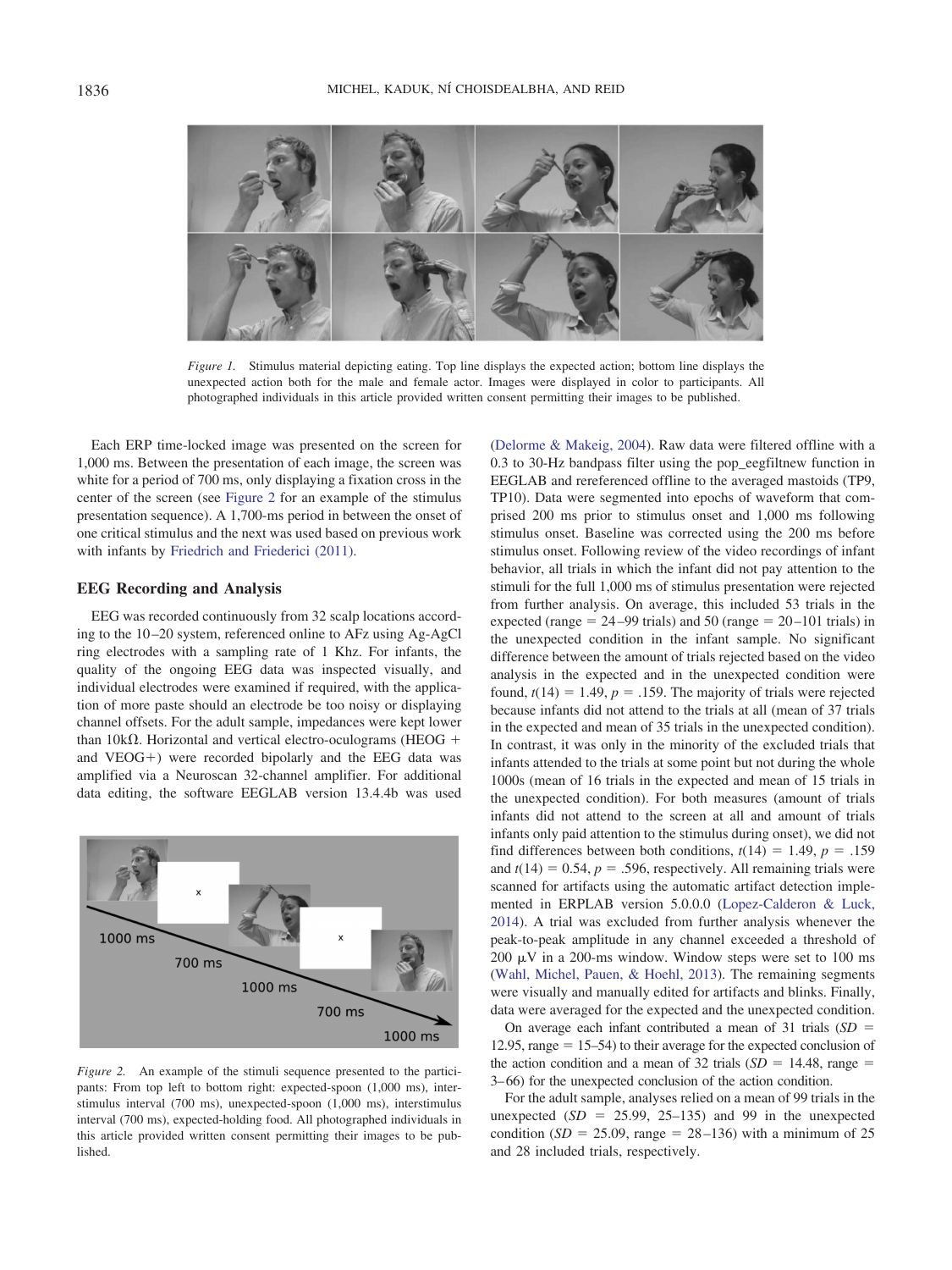#### **Results**

The level of significance was set to 0.05 if not stated otherwise and Greenhouse-Geisser correction was applied if applicable. Grand average of all channels for the infant sample can be found in supplementary material 1.

# **Infants**

**N400.** Although an N400 analysis might have been pursued on the basis of previous work [\(Reid et al., 2009\)](#page-10-2) and to establish whether the simplified stimuli would elicit such an effect in a younger age group, visual inspection did not show any evidence for an N400 (see [Figure 3\)](#page-4-0). In the 9-month-olds in [Reid et al.](#page-10-2) [\(2009\),](#page-10-2) the N400 component was present in the unexpected condition and absent in the expected condition. To detect such differences in the morphology between ERP waves, for example the presence of a component in one condition and the absence of a component in the other condition, an analysis, as described by [Hoormann, Falkenstein, Schwarzenau, and Hohnsbein \(1998\),](#page-9-18) can be performed. To conduct this analysis, the values of the amplitude of the ERP wave are extracted at several time points for both conditions and compared in a repeated measures analysis of variance (ANOVA) with within-subject factors of time and condition. If ERP waves differ in their morphology, the interaction between the factors time and condition will reach significance. To test for an N400 effect in our sample, we conducted the same analysis as with the infant participants in [Reid et al.'s \(2009\)](#page-10-2) action observation study. However, we included only 15 instead of 17 time windows to be able to appropriately estimate the parameters given our sample size. Using the same time window (612 to 780 ms) and the same electrodes (P3, Pz, P4), a  $2 \times 15$  repeated measures ANOVA with the within-subjects factors condition (expected vs. unexpected) and time (15 samples at one per 12 ms) was performed. As the signal of some participants may cross the *x*-axis in the selected time window, data were normalized for each participant and each condition using the following quotient to calculate the values for each time point

*value at each time point* =  $\frac{mean \ amplitude}{normalization}$ *normalization*

with

*mean amplitude*

- *mean value of P*3, *Pz and P*4 *for this time point*

normalization  $=$   $\frac{\sum$  normalized mean amplitudes of all time points *number of time points*

> *normalized mean amplitude* - *mean amplitude of each time point minimal amplitude of all time points of this*

*participant and condition*

A significant Time  $\times$  Window interaction would indicate a difference in morphology. No Condition  $\times$  Time interaction was found,  $F(3.00, 42.01) = 1.47, p = .236$ .

Infants' initial expectations about the presented eating action may have been overwritten by repeatedly seeing a person holding food to the head in the course of the experiment. To test for this idea, we performed the same analysis only for the first half of valid trials for infants that contributed more than 20 trials to each condition. This analysis included 11 infants. No significant Condition  $\times$  Time interaction was found,  $p = .547$ .

**Nc.** The mean amplitude for the Nc was assessed in left frontocentral (FP1, F3, FC5 and C3), frontocentral (Fz and Cz) and right frontocentral (FP2, F4, FC6 and C4) electrode clusters in a time window between 350 and 600 ms after stimulus onset, which fitted the resultant morphology and was congruent with other studies investigating this waveform [\(Hoehl, Reid, Mooney, &](#page-9-19) [Striano, 2008;](#page-9-19) [Kaduk et al., 2016\)](#page-9-10). A  $2 \times 3$  repeated measures ANOVA was conducted with the within-subjects factors condition (expected vs. unexpected) and region of interest (left vs. central vs. right). This analysis revealed only a significant interaction between condition and region of interest,  $F(1.39, 19.50) = 5.27, p = .024,$  $\eta_{\rm p}^2 = 0.273$ , all other  $ps > 0.321$ . As post hoc repeated measures ANOVAs confirmed, this interaction was due to differences in the amplitude between the regions of interest only in the expected



<span id="page-4-0"></span>*Figure 3.* Channels analyzed for the N400 component in the infant sample. Black lines show the expected and gray lines refer to the unexpected condition. Note that negative is plotted up.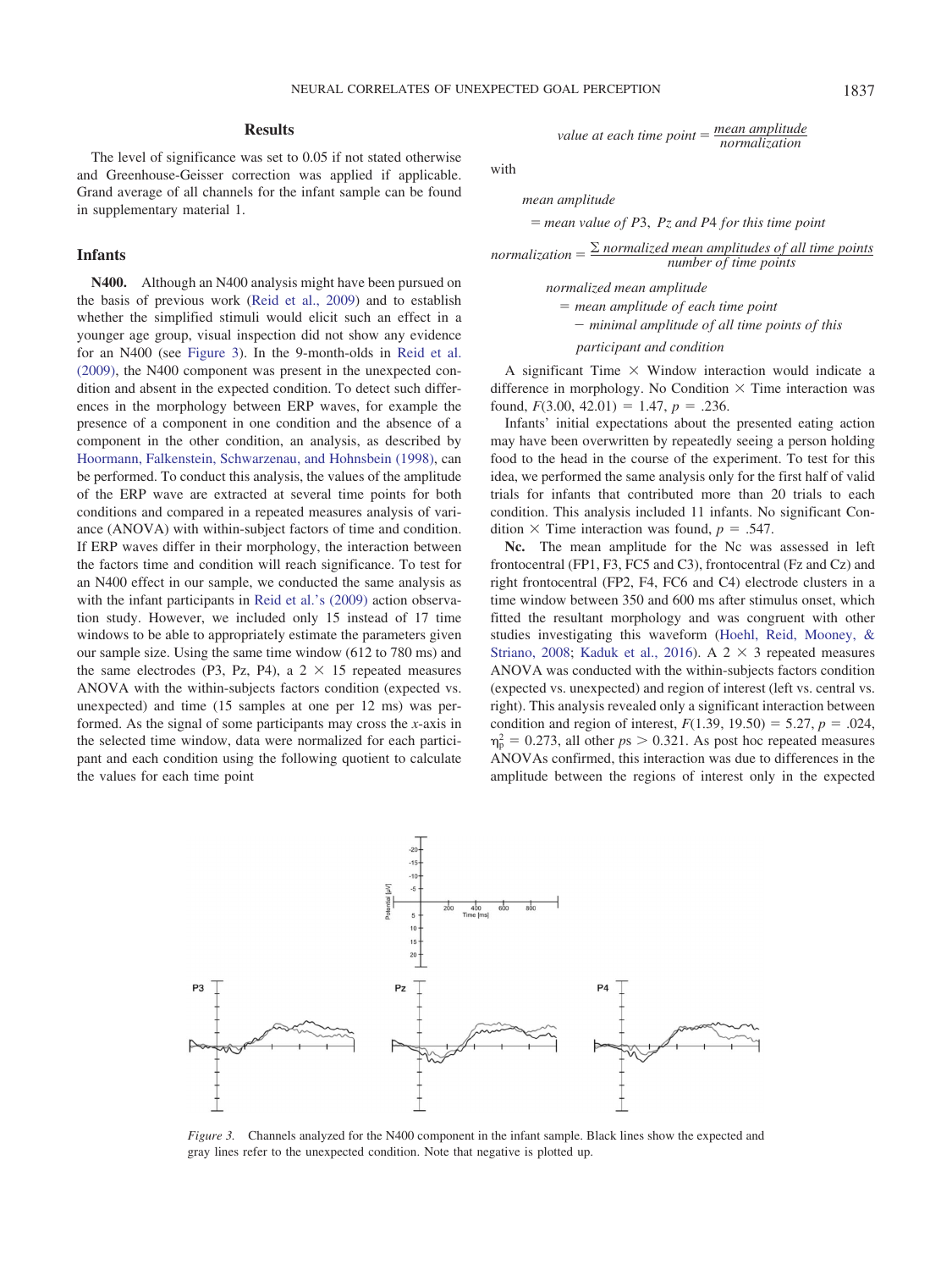condition  $(F(2, 28) = 6.50, p = .005, \eta_{p}^{2} = 0.317)$ . No such difference was found for the unexpected condition,  $p = .879$ . Level of significance for post hoc ANOVAs was set to  $p < .025$ . Follow-up paired *t* tests revealed that amplitude over the left hemisphere in the expected condition was more negative than over the right hemisphere,  $t(14) = -3.671$ ,  $p = .003$ . When comparing the expected and unexpected conditions separately for each region of interest with paired *t* tests, no significant difference was found, all  $ps > 0.061$ . Level of significance for the post hoc paired *t* tests was set to  $p < .017$  for Bonferroni correction.

**PSW.** The 650- through 900-ms time window for the PSW analysis was selected due to the morphology of the data. Although this time window is shorter and earlier than the PSW window typically used in other studies [\(de Haan & Nelson, 1997;](#page-9-20) [Webb et](#page-10-12) [al., 2005\)](#page-10-12), visual inspection of the data (see [Figure 4\)](#page-5-0) showed the slow wave tapering off before 1,000 ms poststimulus. Data were analyzed accordingly and in accordance with procedures used in other studies reporting earlier PSW effects [\(Reid, Striano, Kauf](#page-10-17)[man, & Johnson, 2004;](#page-10-17) [Striano, Kopp, Grossmann, & Reid, 2006\)](#page-10-18) and hemisphere specific differences [\(Csibra, Tucker, & Johnson,](#page-9-21) [2001;](#page-9-21) [Parise, Friederici, & Striano, 2010;](#page-10-19) [Parise, Reid, Stets, &](#page-10-20) [Striano, 2008;](#page-10-20) [Reid et al., 2004\)](#page-10-17). A  $2 \times 2$  repeated measures ANOVA with within subject factors condition (expected vs. unexpected) and hemisphere (right vs. left) was conducted with the mean amplitude on left (FP1, F3, FC5, C3, CP5) and right (FP2, F4, FC6, C4, CP6) frontocentral channels in a time-window of 650 –900 ms. Channels were chosen with regard to visual inspection of the grand averages and the existing literature showing that the PSW is most prominent on frontotemporal electrodes [\(de Haan](#page-9-9) [& Nelson, 1999;](#page-9-9) [Reid et al., 2004;](#page-10-17) [Snyder, Webb, & Nelson,](#page-10-21) [2002\)](#page-10-21).

Results revealed no significant main effect of condition,  $p =$ .134, however a significant main effect of hemisphere was found,  $F(1, 14) = 8.10, p = .013, \eta_p^2 = 0.367$ . The interaction between hemisphere and condition showed a significant effect,  $F(1, 14) =$ 6.13,  $p = .027$ ,  $\eta_p^2 = 0.305$ . Level of significance for post hoc tests comparing both conditions separately for the left and the right hemisphere was set to  $p < .025$  for Bonferroni correction. Paired sample *t* tests revealed that conditions differed significantly from each other only over the left hemisphere  $t(14) = -2.56$ ,  $p = .023$ ,  $d = 0.660$ , not over the right hemisphere,  $t(14) = -0.211$ ,  $p =$ .836,  $d = 0.055$ . Over the left hemisphere, mean amplitude was more positive for the unexpected condition ( $M = -6.36$ ,  $SE =$ 2.05) as compared to the expected condition ( $M = -10.92$ ,  $SE =$ 2.20). No such difference was found over the right hemisphere



<span id="page-5-0"></span>*Figure 4.* Channels analyzed for the negative central (Nc) and positive slow wave (PSW) in the infant sample. Black lines show the expected and gray lines refer to the unexpected condition. Note that negative is plotted up.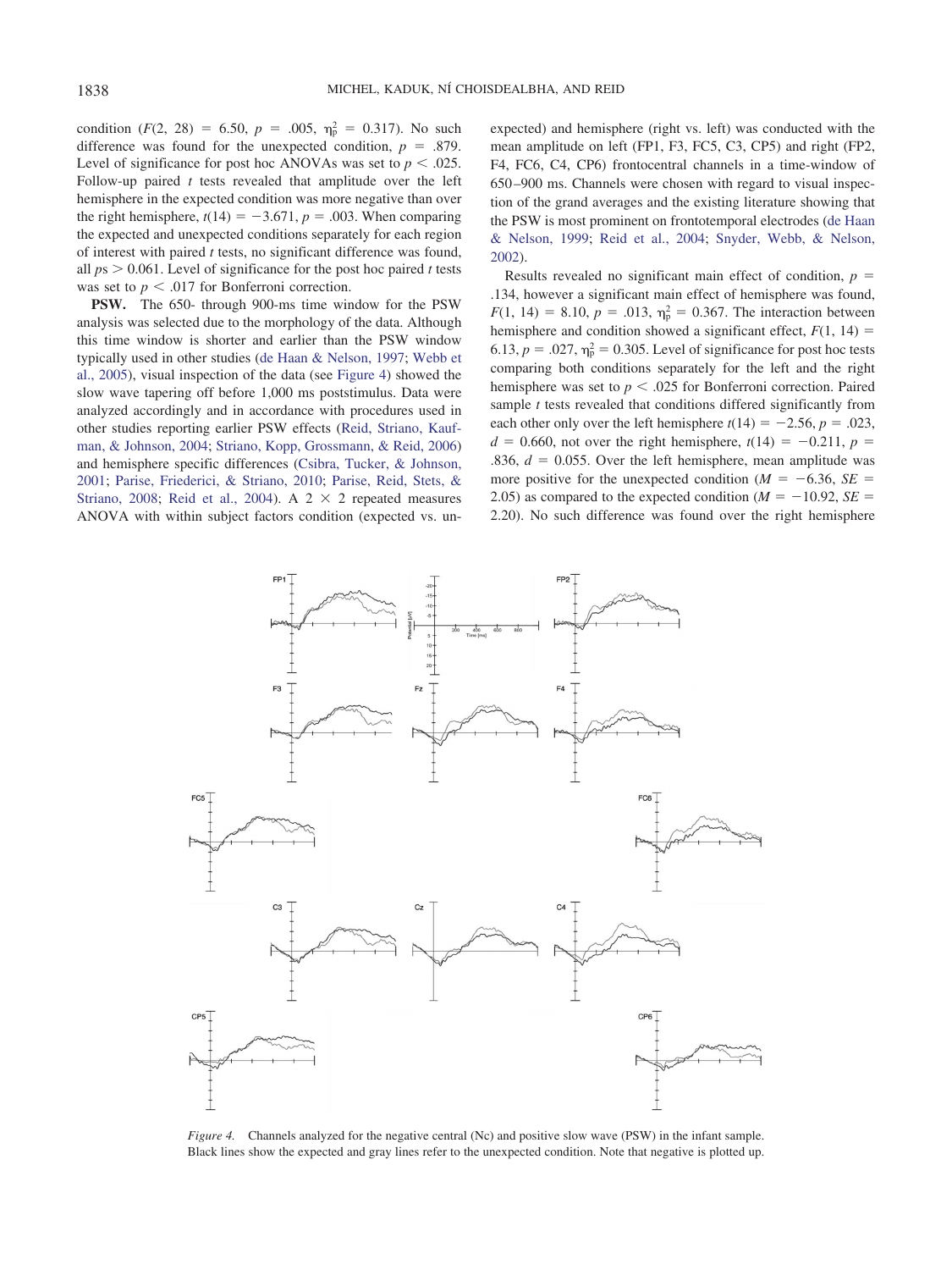

### **Adults**

The level of significance was set to 0.05 if not stated otherwise and Greenhouse-Geisser correction was applied if applicable. Grand average of all channels for the adult sample can be found in supplementary material 2.

**N400.** As in [Reid et al. \(2009\)](#page-10-2) the N400 component was only visible in the unexpected condition, whereas no N400 was visible in the expected condition. To test EEG data for differences in morphology between conditions, [Hoormann et al. \(1998\)](#page-9-18) suggest a window analysis. Therefore we exported in total 13 amplitude values every 12 ms between 400-544 ms over frontocentral channels (FP1, FP2, F3, Fz, F4, F7, F8, FC5, FC6, C3, Cz, C4) where the N400 was most prominent. Again, as the signal of some participants may cross the *x*-axis in the selected time window, data were normalized for each participant and each condition using the same normalization quotient as for the infant data. A repeated measures ANOVA with the within-subject factors condition (expected vs. unexpected) and time (13 time points) was conducted. A significant Condition  $\times$  Time interaction would suggest that the ERP waves differ between conditions, for example, that the N400 would be present in only one condition. The ANOVA revealed a significant Condition  $\times$  Time interaction,  $F(3.84, 99.93) = 3.06$ ,  $p = .022$ ,  $\eta_p^2 = 0.105$ . This significant interaction between condition and time highlights that there are differences in the morphology between the ERP waves of the two conditions. As can be seen in [Figure 5,](#page-6-0) the N400 was only present in the unexpected condition but not in the expected. No main effects were found, all  $p s > 0.069$ .

**P1.** The visual component P1 is known to appear 80–130 ms after stimulus onset on occipital areas [\(Hillyard & Anllo-Vento,](#page-9-22) [1998\)](#page-9-22). To investigate effects on the P1, mean amplitudes on left (O1 and PO9) and right (O2 and PO10) occipital channels in the time-window 80–130 ms served as the dependent variable (see [Figure 6\)](#page-7-0). A  $2 \times 2$  repeated measures ANOVA with the withinsubject factors condition (expected vs. unexpected) and hemisphere (left vs. right) only yielded a significant main effect of condition,  $F(1, 26) = 5.83$ ,  $p = .023$ ,  $\eta_p^2 = 0.183$ , with a more positive amplitude for the expected condition ( $M = 3.71$ ,  $SE =$ 0.44) than for the unexpected condition ( $M = 3.27$ ,  $SE = 0.40$ ). No other main effect or interaction was found, all  $ps > 0.428$ .

**N2.** The N2 component was analyzed on left frontocentral (FP1, F7, F3, FC5 and C3), frontocentral (Fz and Cz) and right frontocentral (FP2, F8, F4, FC6, C4) electrode clusters in the time-window 200-350 ms [\(Folstein & Van Petten, 2008\)](#page-9-14). A 2  $\times$ 3 repeated measures ANOVA with the within-subject factors condition (expected vs. unexpected) and region of interest (left vs. central vs. right) only yielded a significant main effect of condition,  $F(1, 26) = 9.71$ ,  $p = .004$ ,  $\eta_p^2 = 0.272$ , with a more negative mean amplitude for the expected  $(M = -5.15, SE = 0.41)$  than for



<span id="page-6-0"></span>*Figure 5.* Channels analyzed for the N400 and the N2 component in the adult sample. Black lines show the expected and gray lines refer to the unexpected condition. Note that negative is plotted up.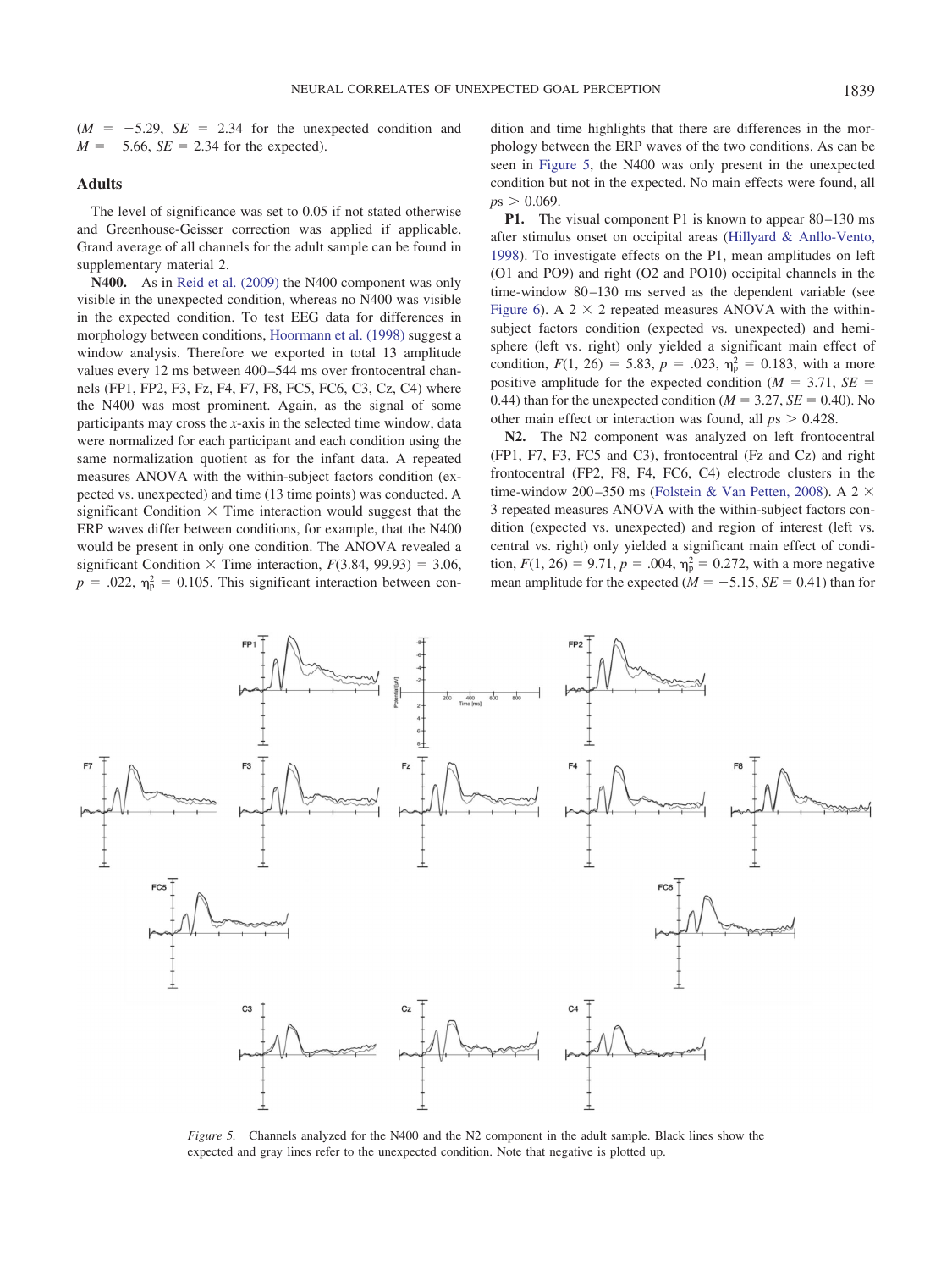

<span id="page-7-0"></span>*Figure 6.* Channels analyzed for the P1 component in the adult sample. Black lines show the expected and gray lines refer to the unexpected condition. Note that negative is plotted up.

the unexpected condition ( $M = -4.44$ ,  $SE = 0.35$ ). All other  $ps >$ 0.292.

#### **Discussion**

In this study, we examined the neural correlates that were associated with the perception of expected or unexpected action conclusions in early infancy and adulthood. In infants, the present experiment found that the PSW, but not the N400 or the Nc, differentiated expected and unexpected action outcomes at 5 months of age. The PSW was enhanced for the unexpected condition relative to the expected condition on left frontal channels. As the PSW is related to memory updating processes for stimuli that are only partially encoded [\(Nelson, 1997;](#page-9-11) [Riby & Doherty,](#page-10-9) [2009;](#page-10-9) [Snyder, 2010;](#page-10-10) [Snyder et al., 2010;](#page-10-11) [Webb et al., 2005\)](#page-10-12), the result suggests that enhanced activity was required to process the unexpected, thus unfamiliar action conclusions when contrasted with processing the expected, more familiar ones. Infants are sensitive to differences in action outcomes in early development. But the mechanisms by which this is displayed indicate that the cognitive systems employed are relatively rudimentary, as they are based on familiarity and memory encoding processes. In adults, an enhanced N400 component occurred only in response to the unexpected action outcome, suggesting semantic processing of this action type even without the context of an action sequence being present. Results on the P1 and the N2 components indicate that attentional processes are active in adulthood similar to 7- and 9-month-old infants [\(Reid et al., 2009\)](#page-10-2), at least when observing actions that are related to food consumption.

In our infant sample, no N400 component was produced for the unexpected condition when contrasted with the expected condition, even when we analyzed only the first half of trials to check for potential learning effects during the course of the experiment. There is currently some evidence that infants at 9 months of age use semantic systems to process actions [\(Kaduk et al., 2016;](#page-9-10) [Reid](#page-10-2) [et al., 2009\)](#page-10-2), although no such studies have been conducted with infants as young as those investigated in the current study. In [Reid](#page-10-2) [et al. \(2009\),](#page-10-2) the complexity of the stimuli may have been one potential cause for a lack of N400 effect found in infants at 7

months of age. The present study attempted to simplify the stimuli yet aimed to still contain violations of expectation related to action outcomes in one condition but not the other. Despite simplification of the stimuli to facilitate processing, no N400 component was found. One explanation of this finding is, that 5-month-old infants do not utilize semantic systems when observing others' action outcomes. Another possible explanation for the lack of an N400 effect is that infants need an action context and need to perceive how an action is executed to semantically process that action. To test this idea, one could test 5-month-olds with the three-step action sequence presentation present in [Reid et al. \(2009\).](#page-10-2) Given that even 7-month-olds did not show signs of semantic processing in that paradigm, we would not expect N400 effects to occur. Another possibility for future research would be to examine 7- and 9-month-olds with our simplified paradigm. This way, the influence of the complexity of the stimulus presentation could be tested against the influence of embedding an action outcome into an action sequence.

Despite the lack of an N400 effect, the ERP waveform showed other components of interest in relation to infant processing of actions. The Nc component was observed in the morphology of the ERP waveform in both conditions. The mean amplitude of the Nc in both conditions differed significantly from baseline with  $t(14) = -3.652$ ,  $p = .003$  for the expected condition and  $t(14) = -6.164$ ,  $p < .001$  for the unexpected condition. However, there was no statistical difference in the mean amplitudes of the Nc between conditions. This is in contrast to the results found in 7 and 9-month-olds that showed an enhanced Nc component in response to the expected condition that was related to eating [\(Reid](#page-10-2) [et al., 2009\)](#page-10-2) and consequently in contrast to our hypothesis. One possible explanation for this lack of difference in the Nc component may be that the mere presence of food itself elicits allocation of attention in 5-month-olds, whereas 7-month-olds are already more sensitive to the action of actually *eating* food instead of the mere presence of food. As the Nc was equally distinct in both conditions, we cannot conclude that attentional mechanisms play no role in action understanding in young infants. However, our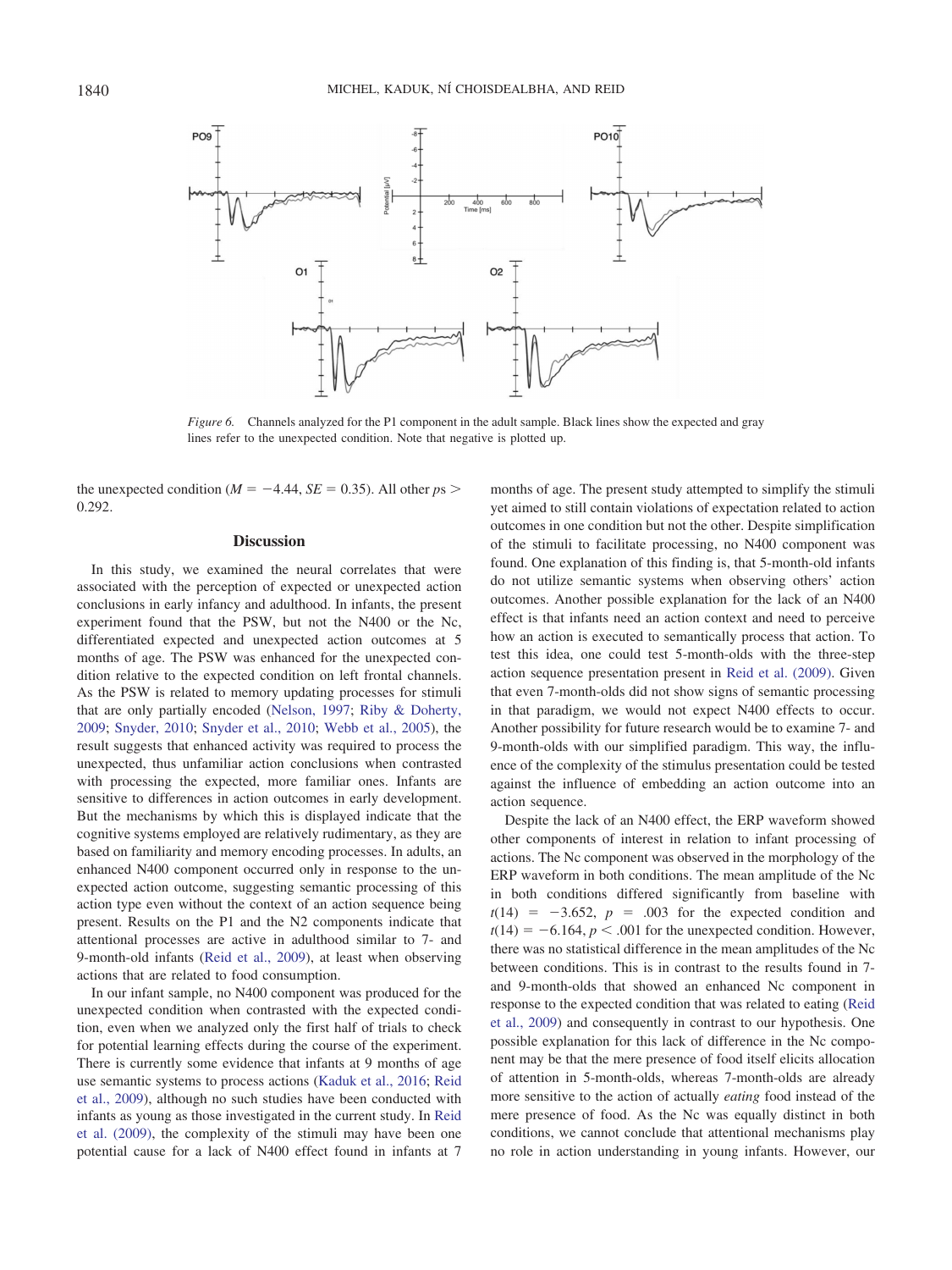results show that attentional mechanisms did not discriminate between expected and unexpected goal outcomes.

In the present work, the mean amplitude of the PSW differed between conditions over frontal channels of the left hemisphere. The fact that the PSW differed between conditions only over the left hemisphere aligns with studies that have previously reported left frontal ERP effects in infancy from 4 to 6 months of age [\(Csibra et al., 2001;](#page-9-21) [Parise et al., 2008,](#page-10-20) [2010\)](#page-10-19). The PSW has been related to familiarity detection, as it decreases with increased exposure to a stimulus [\(Snyder, 2010;](#page-10-10) [Snyder et al., 2010\)](#page-10-11) and when updating a memory representation of a partially encoded stimulus [\(Nelson, 1997;](#page-9-11) [Webb et al., 2005\)](#page-10-12). In the current study, the PSW was enhanced in response to the unexpected as compared to the expected condition. Thus, more activity was needed to encode the unexpected action outcome than the expected action outcome. This suggests that the unexpected action conclusion was most likely perceived as more novel and unfamiliar to the infants, whereas the expected outcome was already familiar and therefore elicited less prominent slow wave activity. The result on the PSW analysis suggests that infants at 5 months of age process actions at the level of familiarity versus novelty. It is therefore possible that differences in the PSW only occurred because infants were perceptually more familiar with food in the mouth than food at the head. It follows that this unfamiliarity elicited the enhanced PSW in the unexpected condition without awareness of what defines the novelty of this stimulus, that is, that the displayed action is unusual.

The findings of the present study help to refine our knowledge of action understanding in early development and suggest that other processes precede semantic processing of action. These processes, as shown in the present study and in previous work [\(Reid et al., 2009\)](#page-10-2), are likely to involve detection of familiarity and, later in development, allocation of attention to the presented stimuli. Further work is required to understand the earliest emergence of the semantic processing system and how its application to action processing corresponds to its application in language processing [\(Kaduk et al., 2016\)](#page-9-10).

It is assumed that the reduction in complexity of the stimuli in the present study when contrasted with those used in [Reid et al.](#page-10-2) [\(2009\)](#page-10-2) will help to facilitate infant processing of the difference between expected and unexpected actions. This has not been verified via any independent means, such as assessing overall looking time or gaze shift patterns. Combining neurophysiological and behavioral measures would allow us to depict the broader picture of processes taking place during action understanding. A simultaneous application of both measurements very often seems impractical as different measures have different requirements (e.g., different timing of stimuli for different measures, required number of trials). Nonetheless, using the same stimuli in paradigms with different methods may be a promising next step for future research [\(Hoehl, Wahl, & Pauen, 2014;](#page-9-23) [Wahl et al., 2013\)](#page-10-16). For instance, an increase in pupil dilation in response to the action outcomes presented with and without the action context would inform us about the role of the presented action context for infants action understanding [\(Gredebäck & Melinder, 2010\)](#page-9-6). Such combined methods are currently under development and, despite added complexities, stand to yield a number of advances in infancy research [\(Domínguez-Martínez, Parise, Strandvall, & Reid, 2015;](#page-9-24) [Wass, de](#page-10-22) [Barbaro, & Clackson, 2015\)](#page-10-22).

In the present study, food stimuli were used because 5-monthold infants are familiar with feeding actions and observe their caregivers performing those actions multiple times daily. It is currently an open question whether other familiar but less motivationally salient object-directed actions, such as the phone- and hairbrush-related actions used in [Hunnius and Bekkering \(2010\),](#page-9-3) elicit similar or distinct patterns of neural activity in infants of this age group. If the PSW effect in the present study was mainly driven by perceptual familiarity with the action, we would expect similar results to other actions which infants are familiar with.

As we kept the stimuli and the timing of the action conclusion picture identical to the study by [Reid et al. \(2009\),](#page-10-2) adult results of both studies can be directly compared. In our adult sample, a N400 occurred only in response to the unexpected action outcome, reflecting the processing of a semantic mismatch for the unfamiliar action condition. This result is in line with studies that found an enhanced N400 in response to unfamiliar or unexpected action outcomes using video stimuli [\(Reid & Striano, 2008;](#page-10-3) [Sitnikova,](#page-10-23) [Holcomb, Kiyonaga, & Kuperberg, 2008\)](#page-10-23) or pictures [\(Mudrik et](#page-9-12) [al., 2010\)](#page-9-12). It replicates the results of [Reid et al. \(2009\)](#page-10-2) and therefore suggests that no action context is needed for adults to process actions in a semantic way.

In addition to the effects on the N400, enhanced P1 and N2 amplitudes were found in response to the expected condition. As stimuli were controlled for luminance, we do not consider that these differences are due to psychophysical characteristics. However, an increased P1 is associated with higher arousal [\(Vogel &](#page-10-13) [Luck, 2000\)](#page-10-13). The N2 is associated with an orientation of visual attention in oddball paradigms [\(Folstein & Van Petten, 2008\)](#page-9-14). The fact that both components are enhanced for the expected condition (related to eating) is in line with the infant results in [Reid et al.](#page-10-2) [\(2009\)](#page-10-2) showing an enhanced Nc component, indicating more allocation of attention, to the expected action. In accordance with the interpretation of [Reid et al. \(2009\),](#page-10-2) an eating action is a highly salient event and of high evolutionary significance that may therefore lead to more arousal and attention than the unexpected condition. Interestingly, the similarities in the function and the assumed neural source of the N2 and the Nc led to the suggestion that the Nc may be a precursor in infants to the adult N2 [\(Rothen](#page-10-14)[berger et al., 2007\)](#page-10-14). This may explain the analogous results - the enhanced activity for the expected condition - in our adult sample and the infant sample in [Reid et al. \(2009\).](#page-10-2) However, see [Mari](#page-9-25)nović, Hoehl, and Pauen (2014) for a study that did not find corresponding results for infants and adults on the N2 in an oddball paradigm.

As the paradigm in our study and the one used in [Reid et al.](#page-10-2) [\(2009\)](#page-10-2) differ in the substantial aspect of generating a complete context of an action including the execution of the context itself, direct comparisons of both studies are not valid except with the adult participants. However, when taking the differences in the paradigms into account, the results from the current study, when combined with the results by [Reid et al. \(2009\),](#page-10-2) give us insight into the neural mechanisms underlying action perception in the first postnatal year of life and in adulthood. When presented with only an action conclusion, the infant brain at 5 months of age detects differences between expected and unexpected action outcomes. This is likely due to familiarity, as shown by differences in the PSW. At 7 months, action understanding is indexed via differences in attentional mechanisms, as evidenced by changes in the Nc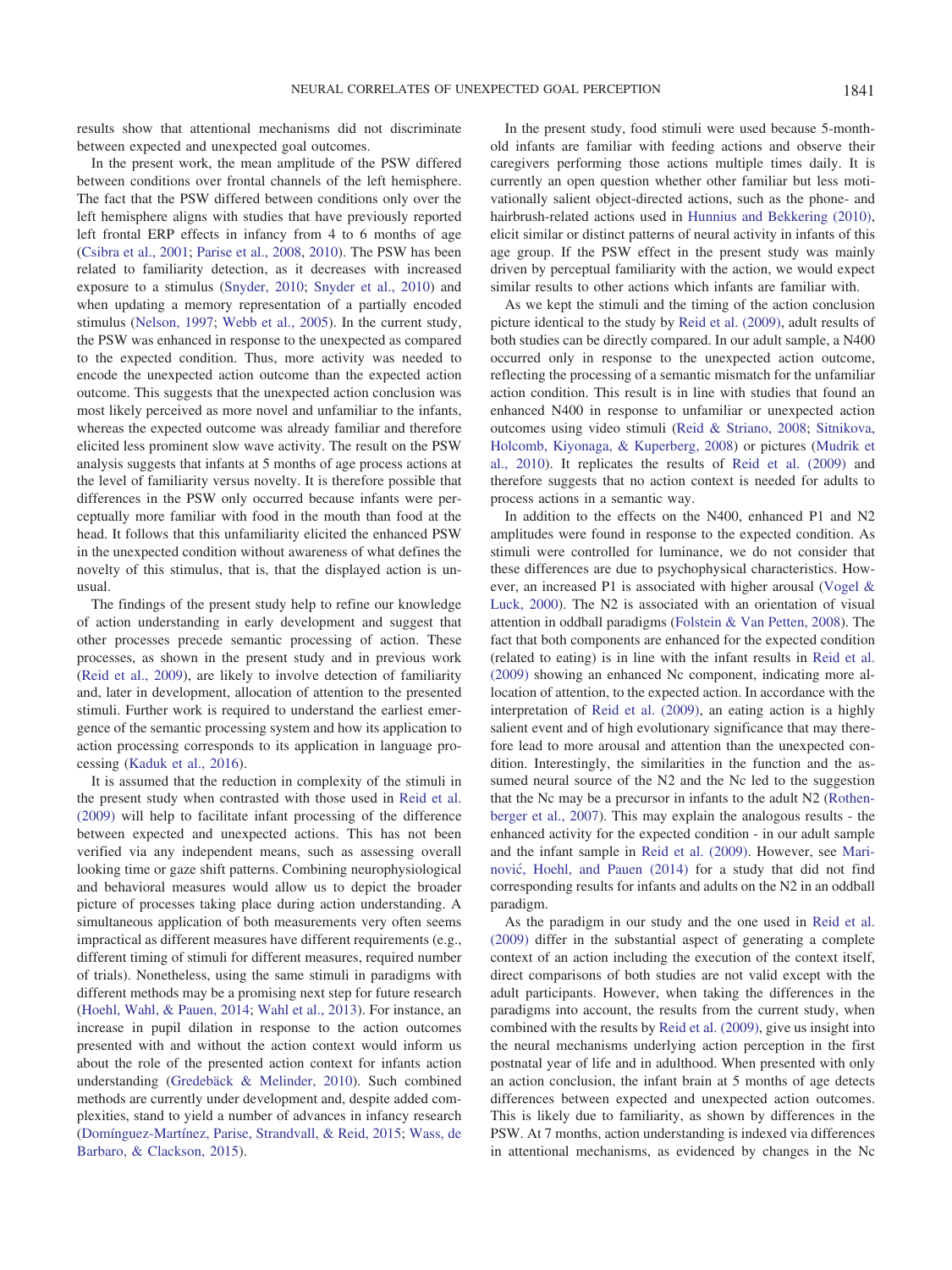[\(Reid et al., 2009\)](#page-10-2) in the context of an action sequence. Finally, at 9 months of age, in addition to the enhanced attention to the salient eating stimulus, the N400 is present when a complete action sequence is presented. This indicates that semantic processing is involved in the processing of actions in a way that it continues into adulthood. For adults, even the presentation of the final action conclusion is sufficient for a semantic system to be activated in the detection of an unfamiliar action. The utilization of ERPs enabled us to disentangle the different underlying processes that drive action understanding at different points during development. Testing different age groups with the same paradigm in future studies, for example testing 7- and 9-month-olds with our simplified stimuli, will help to disentangle the influence of the complexity of the presentation and the influence of the action context.

In conclusion, the results of this study demonstrate that infants at 5 months of age are capable of discriminating expected and unexpected actions, and that this is manifested at the level of neural activity. The finding that PSW was involved in this dissociation between conditions rather than other components which index higher levels of processing, such as attention or semantics, suggest that at 5 months of age infants utilize a relatively simple mechanism for detecting such differences based on familiarity. How this capacity relates to more complex forms of action processing, such as grasping the concept of affordance for tools as seen in later infancy, is yet to be understood. Adults however use a semantic system to make sense of actions even when an action sequence is missing.

#### **References**

- <span id="page-9-8"></span>Amoruso, L., Gelormini, C., Aboitiz, F., Alvarez González, M., Manes, F., Cardona, J. F., & Ibanez, A. (2013). N400 ERPs for actions: Building meaning in context. *Frontiers in Human Neuroscience, 7,* 57. [http://dx](http://dx.doi.org/10.3389/fnhum.2013.00057) [.doi.org/10.3389/fnhum.2013.00057](http://dx.doi.org/10.3389/fnhum.2013.00057)
- <span id="page-9-21"></span>Csibra, G., Tucker, L. A., & Johnson, M. H. (2001). Differential frontal cortex activation before anticipatory and reactive saccades in infants. *Infancy, 2,* 159 –174. [http://dx.doi.org/10.1207/S15327078IN0202\\_3](http://dx.doi.org/10.1207/S15327078IN0202_3)
- <span id="page-9-5"></span>Daum, M. M., Vuori, M. T., Prinz, W., & Aschersleben, G. (2009). Inferring the size of a goal object from an actor's grasping movement in 6- and 9-month-old infants. *Developmental Science, 12,* 854 – 862. [http://](http://dx.doi.org/10.1111/j.1467-7687.2009.00831.x) [dx.doi.org/10.1111/j.1467-7687.2009.00831.x](http://dx.doi.org/10.1111/j.1467-7687.2009.00831.x)
- <span id="page-9-20"></span>de Haan, M., & Nelson, C. A. (1997). Recognition of the mother's face by six-month-old infants: A neurobehavioral study. *Child Development, 68,* 187–210. <http://dx.doi.org/10.2307/1131845>
- <span id="page-9-9"></span>de Haan, M., & Nelson, C. A. (1999). Brain activity differentiates face and object processing in 6-month-old infants. *Developmental Psychology, 35,* 1113–1121. <http://dx.doi.org/10.1037/0012-1649.35.4.1113>
- <span id="page-9-16"></span>Delorme, A., & Makeig, S. (2004). EEGLAB: An open source toolbox for analysis of single-trial EEG dynamics including independent component analysis. *Journal of Neuroscience Methods, 134,* 9 –21. [http://dx.doi.org/](http://dx.doi.org/10.1016/j.jneumeth.2003.10.009) [10.1016/j.jneumeth.2003.10.009](http://dx.doi.org/10.1016/j.jneumeth.2003.10.009)
- <span id="page-9-24"></span>Domínguez-Martínez, E., Parise, E., Strandvall, T., & Reid, V. M. (2015). The fixation distance to the stimulus influences ERP quality: An EEG and eye tracking N400 study. *PLoS ONE, 10,* e0134339. [http://dx.doi](http://dx.doi.org/10.1371/journal.pone.0134339) [.org/10.1371/journal.pone.0134339](http://dx.doi.org/10.1371/journal.pone.0134339)
- <span id="page-9-1"></span>Falck-Ytter, T., Gredeback, G., & von Hofsten, C. (2006). Infants predict other people's action goals. *Nature Neuroscience, 9,* 878 – 879.
- <span id="page-9-14"></span>Folstein, J. R., & Van Petten, C. (2008). Influence of cognitive control and mismatch on the N2 component of the ERP: A review. *Psychophysiology, 45,* 152–170.
- <span id="page-9-15"></span>Friedrich, M., & Friederici, A. D. (2011). Word learning in 6-month-olds: fast encoding–weak retention. *Journal of Cognitive Neuroscience, 23,* 3228 –3240.
- <span id="page-9-13"></span>Ganis, G., Kutas, M., & Sereno, M. I. (1996). The search for "common sense": An electrophysiological study of the comprehension of words and pictures in reading. *Journal of Cognitive Neuroscience, 8,* 89 –106. <http://dx.doi.org/10.1162/jocn.1996.8.2.89>
- <span id="page-9-0"></span>Gredebäck, G., & Daum, M. M. (2015). The microstructure of action perception in infancy: Decomposing the temporal structure of social information processing. *Child Development Perspectives, 9,* 79 – 83. <http://dx.doi.org/10.1111/cdep.12109>
- <span id="page-9-6"></span>Gredebäck, G., & Melinder, A. (2010). Infants' understanding of everyday social interactions: A dual process account. *Cognition, 114,* 197–206. <http://dx.doi.org/10.1016/j.cognition.2009.09.004>
- <span id="page-9-7"></span>Gredebäck, G., & Melinder, A. (2011). Teleological reasoning in 4-monthold infants: Pupil dilations and contextual constraints. *PLoS ONE, 6,* e26487. <http://dx.doi.org/10.1371/journal.pone.0026487>
- <span id="page-9-22"></span>Hillyard, S. A., & Anllo-Vento, L. (1998). Event-related brain potentials in the study of visual selective attention. *Proceedings of the National Academy of Sciences, USA of the United States of America, 95,* 781–787. <http://dx.doi.org/10.1073/pnas.95.3.781>
- <span id="page-9-19"></span>Hoehl, S., Reid, V., Mooney, J., & Striano, T. (2008). What are you looking at? Infants' neural processing of an adult's object-directed eye gaze. *Developmental Science, 11,* 10 –16. [http://dx.doi.org/10.1111/j](http://dx.doi.org/10.1111/j.1467-7687.2007.00643.x) [.1467-7687.2007.00643.x](http://dx.doi.org/10.1111/j.1467-7687.2007.00643.x)
- <span id="page-9-23"></span>Hoehl, S., Wahl, S., & Pauen, S. (2014). Disentangling the effects of an adult model's eye gaze and head orientation on young infants' processing of a previously attended object. *Infancy*, 19, 53–64. [http://dx.doi](http://dx.doi.org/10.1111/infa.12035) [.org/10.1111/infa.12035](http://dx.doi.org/10.1111/infa.12035)
- <span id="page-9-18"></span>Hoormann, J., Falkenstein, M., Schwarzenau, P., & Hohnsbein, J. (1998). Methods for the quantification and statistical testing of ERP differences across conditions. *Behavior Research Methods, Instruments, & Computers, 30,* 103–109. <http://dx.doi.org/10.3758/BF03209420>
- <span id="page-9-3"></span>Hunnius, S., & Bekkering, H. (2010). The early development of object knowledge: A study of infants' visual anticipations during action observation. *Developmental Psychology, 46,* 446 – 454. [http://dx.doi.org/10](http://dx.doi.org/10.1037/a0016543) [.1037/a0016543](http://dx.doi.org/10.1037/a0016543)
- <span id="page-9-10"></span>Kaduk, K., Bakker, M., Juvrud, J., Gredebäck, G., Westermann, G., Lunn, J., & Reid, V. M. (2016). Semantic processing of actions at 9months is linked to language proficiency at 9 and 18months. *Journal of Experimental Child Psychology, 151,* 96 –108. [http://dx.doi.org/10.1016/j.jecp](http://dx.doi.org/10.1016/j.jecp.2016.02.003) [.2016.02.003](http://dx.doi.org/10.1016/j.jecp.2016.02.003)
- <span id="page-9-2"></span>Kanakogi, Y., & Itakura, S. (2011). Developmental correspondence between action prediction and motor ability in early infancy. *Nature Communication, 2,* 341.
- <span id="page-9-4"></span>Kochukhova, O., & Gredebäck, G. (2010). Preverbal infants anticipate that food will be brought to the mouth: An eye tracking study of manual feeding and flying spoons. *Child Development, 81,* 1729 –1738. [http://](http://dx.doi.org/10.1111/j.1467-8624.2010.01506.x) [dx.doi.org/10.1111/j.1467-8624.2010.01506.x](http://dx.doi.org/10.1111/j.1467-8624.2010.01506.x)
- <span id="page-9-17"></span>Lopez-Calderon, J., & Luck, S. J. (2014). ERPLAB: An open-source toolbox for the analysis of event-related potentials. *Frontiers in Human Neuroscience, 8,* 213. <http://dx.doi.org/10.3389/fnhum.2014.00213>
- <span id="page-9-25"></span>Marinović, V., Hoehl, S., & Pauen, S. (2014). Neural correlates of humananimal distinction: An ERP-study on early categorical differentiation with 4- and 7-month-old infants and adults. *Neuropsychologia, 60,* 60 –76. <http://dx.doi.org/10.1016/j.neuropsychologia.2014.05.013>
- <span id="page-9-12"></span>Mudrik, L., Lamy, D., & Deouell, L. Y. (2010). ERP evidence for context congruity effects during simultaneous object-scene processing. *Neuropsychologia, 48,* 507–517. [http://dx.doi.org/10.1016/j.neuropsychologia](http://dx.doi.org/10.1016/j.neuropsychologia.2009.10.011) [.2009.10.011](http://dx.doi.org/10.1016/j.neuropsychologia.2009.10.011)
- <span id="page-9-11"></span>Nelson, C. A. (1997). Electrophysiological correlates of memory development in the first year of life. In H. W. Reese & M. D. Franzen (Eds.), *Biological and neuropsychological mechanisms: Life-span developmental psychology* (pp. 95–131). Hillsdale, NJ: Erlbaum.